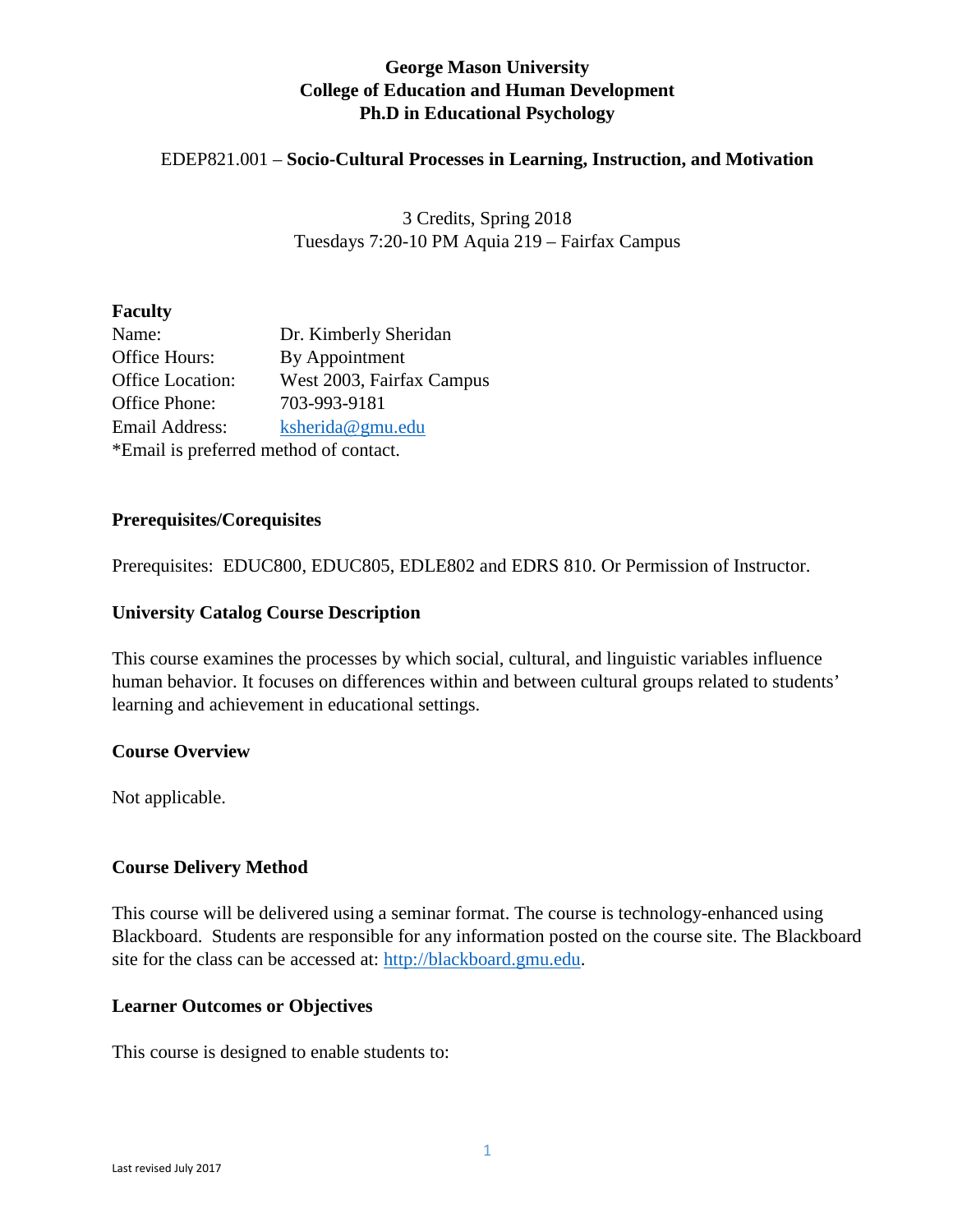- demonstrate understanding (in writing, class discussion and presentations) of major concepts of learning, instruction and motivation as sociocultural processes
- discuss research on how individual and cultural factors form the underpinnings of individual differences in behaviors, beliefs, and attitudes
- use theories and research to analyze whether and how learning and instructional environments and practices address learners' socio-cultural and linguistic differences
- discuss the role of parents, peers, and school on learning in school and out of school
- consider the effects of race, ethnicity, SES, and culture on students' learning in a variety of settings
- Develop and reinforce their critical thinking, oral, and writing skills.

## **Professional Standards**

American Psychological Association (APA): Principles from psychology to advance preK-12 teaching and learning: [http://www.apa.org/ed/schools/teaching-learning/top-twenty-principles.aspx.](http://www.apa.org/ed/schools/teaching-learning/top-twenty-principles.aspx) (Retrieved 1/16/2018).

## **Required Texts**

Vygotsky, L. S. (1978). *Mind in society: The development of higher psychological processes.* **(**M. Cole, V. John-Steiner, S. Scribner, & E. Souberman, Eds.). Cambridge, Massachusetts: Harvard University Press. \* Note: any edition is fine for the purposes of the course.

Available through on-line library system:

Corno, L. & Anderman, E. M. (Eds.) (2015). *Handbook of Educational Psychology*, 3rd edition. Routledge. Available as an e-book in GMU library system. Referred to as HEP in course schedule

Additional selections from:

Elliot, A. J., & Dweck, C. S. (2005). *Handbook of competence and motivation.* New York: Guilford Press. Selections available on course Blackboard site. Referred to as HCM in course schedule.

Additional assigned electronic journal articles available in GMU library system and/or on course Blackboard site.

## **Course Performance Evaluation**

It is expected that each student will:

- 1. Read all assigned materials for the course
- 2. Attend each class session
- 3. Participate in classroom activities that reflect critical reading of materials
- 4. Critique and/or discuss assigned articles in class
- 5. Lead class discussion where appropriate
- 6. Respond to weekly journal prompts
- 7. Participate in their group organization profile project actively and responsibly
- 8. Participate in a panel presentation and turn in accompanying materials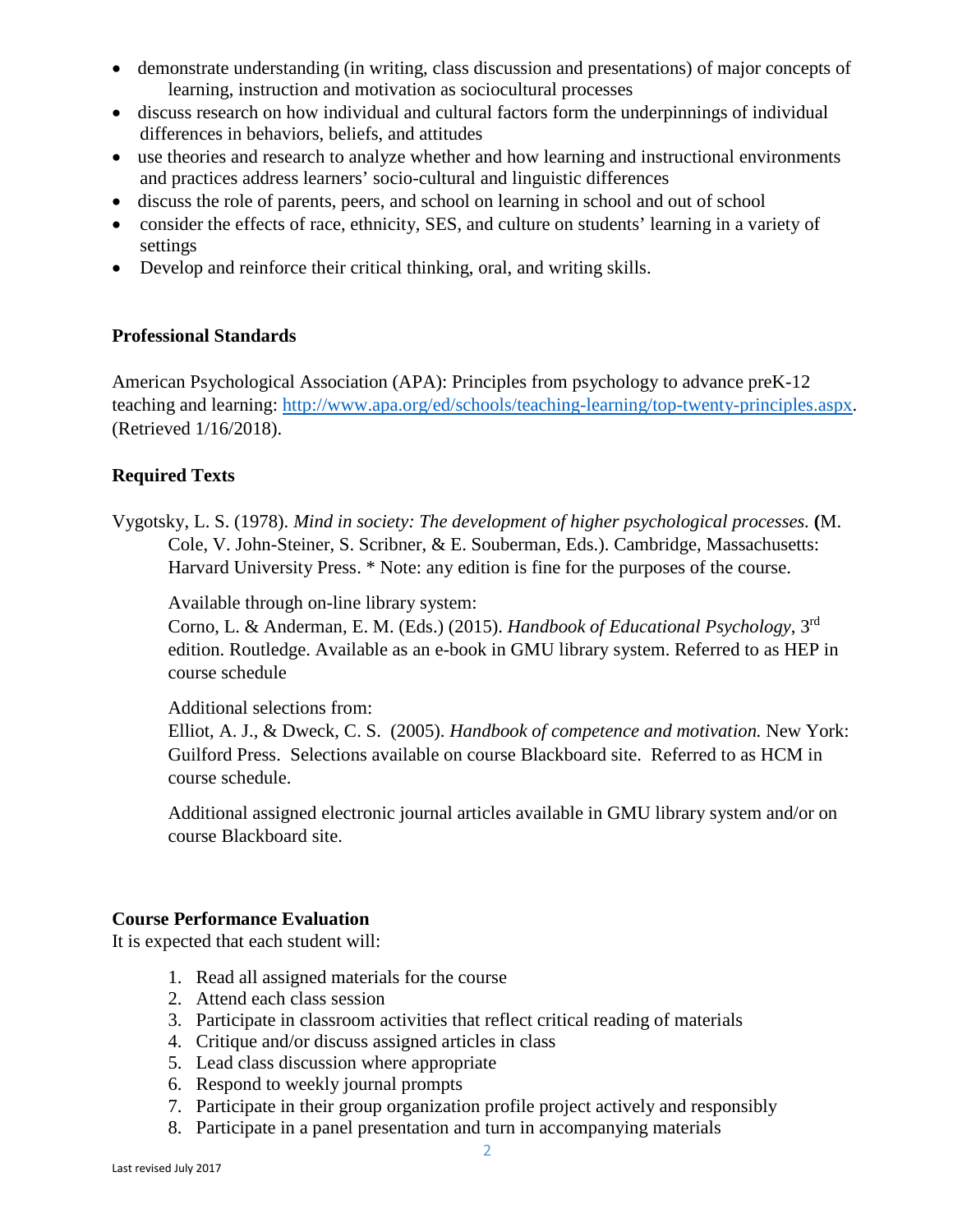Students are expected to submit all assignments on time in the manner outlined by the instructor. Information on assignments are posted on Blackboard, but changes to details and deadlines for assignments may be made during class sessions and students are responsible for this information.

# • **Assignments and/or Examinations (Additional details and deadlines will be provided in class and/or on Blackboard).**

## *Journals and their use in class discussion (30%)*

To facilitate deeper thinking on the class material and class discussion, students are expected to keep a public Blackboard journal in which they write their thoughts. Most weeks will have a specific journal assignment; others should involve reflecting on the week's readings in a way that makes sense to the writer. Journals will be graded for being consistently and thoughtfully kept—journal entries should be made for each week there is a class session but everyone is allowed to skip up to two weeks without penalty if they wish. A portion of the grade will be on the completeness and timeliness of journal writing. Journal entries should include ideas across all required readings, not just one. (Supplemental readings are not required). Three journal entries will be formally graded—2 the student selects, 1 the professor randomly selects. The evaluation criteria will be for depth of thinking and insights about the reading. It is fine for it to read more like musings and notes than a succinct polished paper, but it should connect to specific content in the reading.

Students should look at others' journals as well and bring up and comment on ideas therein. If you're confused by a reading, do not consider it cheating to look at what other students had to say about it to help shape your ideas. If you do use an idea from another student's journal, cite it. Students will be expected to bring up ideas generated through the journaling process in class discussions.

# *Organization Profile and Presentation (25%)*

Teams of students (4-6 per group) are required to prepare a detailed profile of a non-profit organization that devotes itself to improving child and adolescent learning in schools or informal settings. The profile will be an overview of the organization and an explanation of the apparent theory of action espoused or demonstrated by the organization. Connections to ideas from class sessions and readings should be made from the perspective of the researcher team. All sources of evidence for this material should be included in an appendix (e.g., on-line materials, interviews, field observation notes). We will begin planning this assignment early in the semester, giving each group time to develop their profile, which will be presented mid-way through the semester. Students will also be asked to reflect on an issues surrounding team dynamics. (See rubric at end of syllabus)

# *Panel Presentation & Associated Materials (35%)*

This assignment reflects a conference-style panel session. Each panel will be composed of 4-5 presentations on a related theme.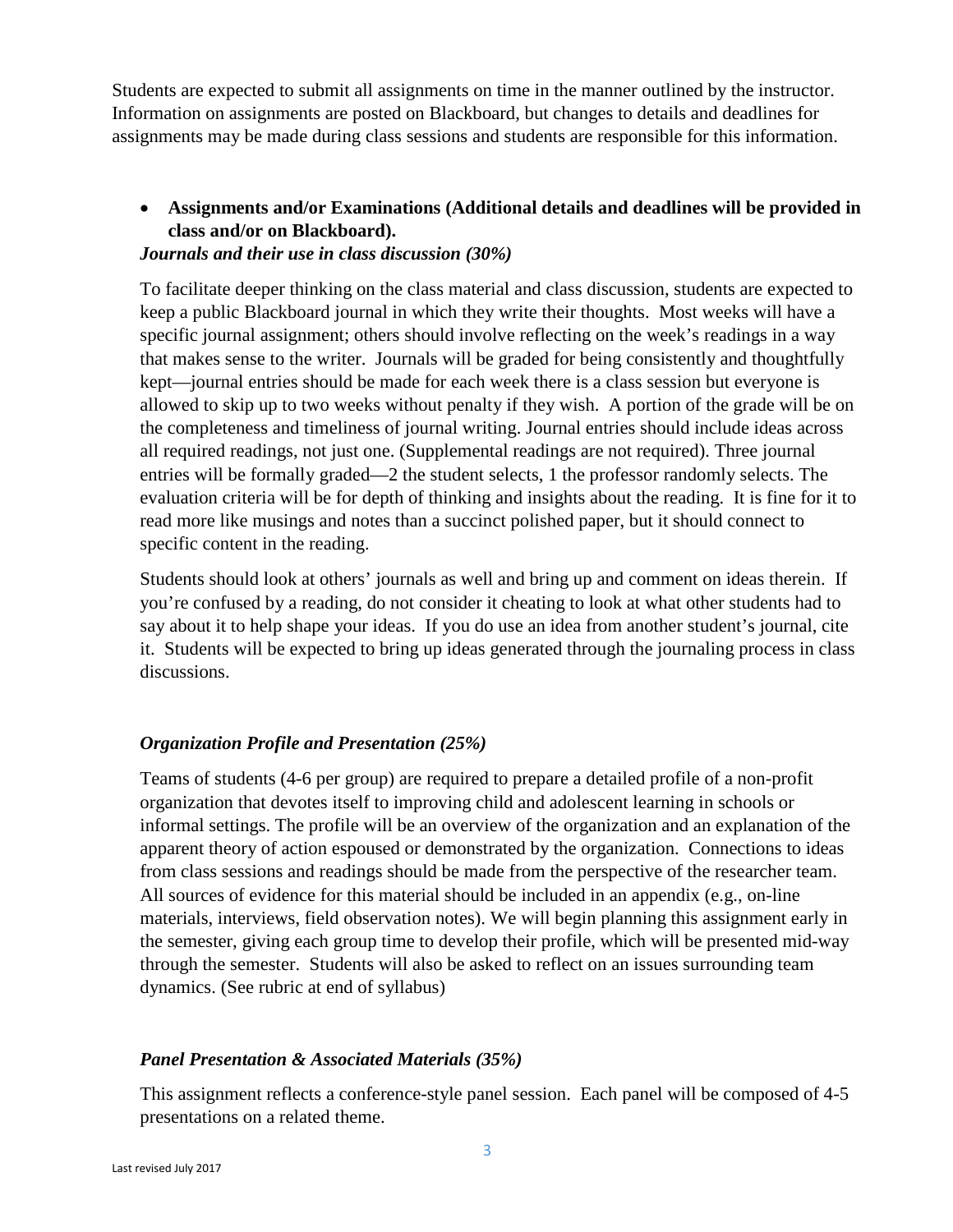Possible approaches:

1. Reviewing and contextualizing a book-length study that has contributed to our understanding of sociocultural processes in learning, instruction, and motivation. Must include 1 book or monograph that has been approved by professor and 2-3 empirical articles from peer-reviewed sources in the past three years that cite the book.

2. Applying key constructs in sociocultural processes to your own research interests. Some sample constructs would be: communities of practice, situated learning, learning environments, ecological systems, sociotechnical systems, distributed cognition, or cultural models. Must include more than 10 research article sources.

3. If you have any other ideas related to the course topics, please feel free to discuss with professor.

Requirements: a) 1-paragraph proposal of planned presentation topic, b) 10-minute presentation, c) uploaded presentation slides done in APA style, d) 1-page synopsis of presentation and a list of references in APA style to be provided to class, e) annotated bibliography of notes on resources used (books should be annotated chapter by chapter not as a whole).

# • **Other Requirements**

## *Attendance and Participation (10%)*

Because of the importance of classroom discussions to students' total learning experience, each student is expected to come to class on time and participate in class discussions and activities. Additionally, assigned readings are to be completed before class. Attendance, punctuality, preparation, and active contribution to small and large group activities are essential. These elements of behavior reflect the professional attitude implied in the course goals and will account for 10% of the course grade. *In the event students miss a class, the professor should be notified, preferably in advance, and the student is responsible for arranging with a classmate for any assignments and materials passed out or discussed that day.* (See rubric for attendance and participation in Appendix A).

• **Grading**

| The requirements for this class will be weighted in the following manner: |     |
|---------------------------------------------------------------------------|-----|
| Attendance and Participation                                              | 10% |
| Journal                                                                   | 30% |
| <b>Organization Profile</b>                                               | 25% |
| Panel presentation and materials                                          | 35% |

Your final grade for this class will be based on the following:

| $A+=98-100\%$      | $A = 93 - 97.99\%$ | $A = 90 - 92.99\%$ |
|--------------------|--------------------|--------------------|
| $B+=88-89.99\%$    | $B = 83 - 87.99\%$ | $B = 80 - 82.99\%$ |
| $C = 70 - 79.99\%$ | $F < 70\%$         |                    |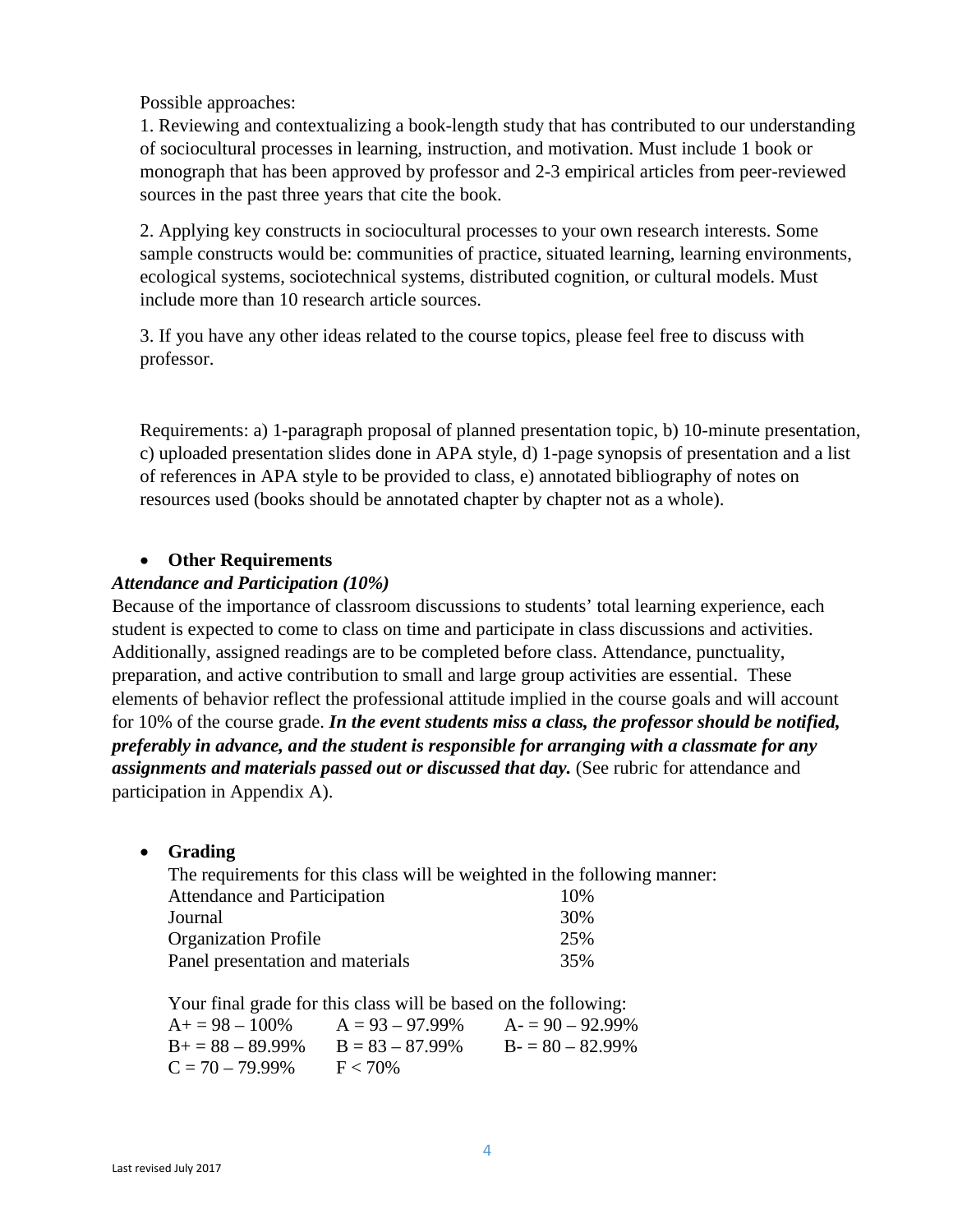# **Professional Dispositions**

See <https://cehd.gmu.edu/students/polices-procedures/>

**Class Schedule**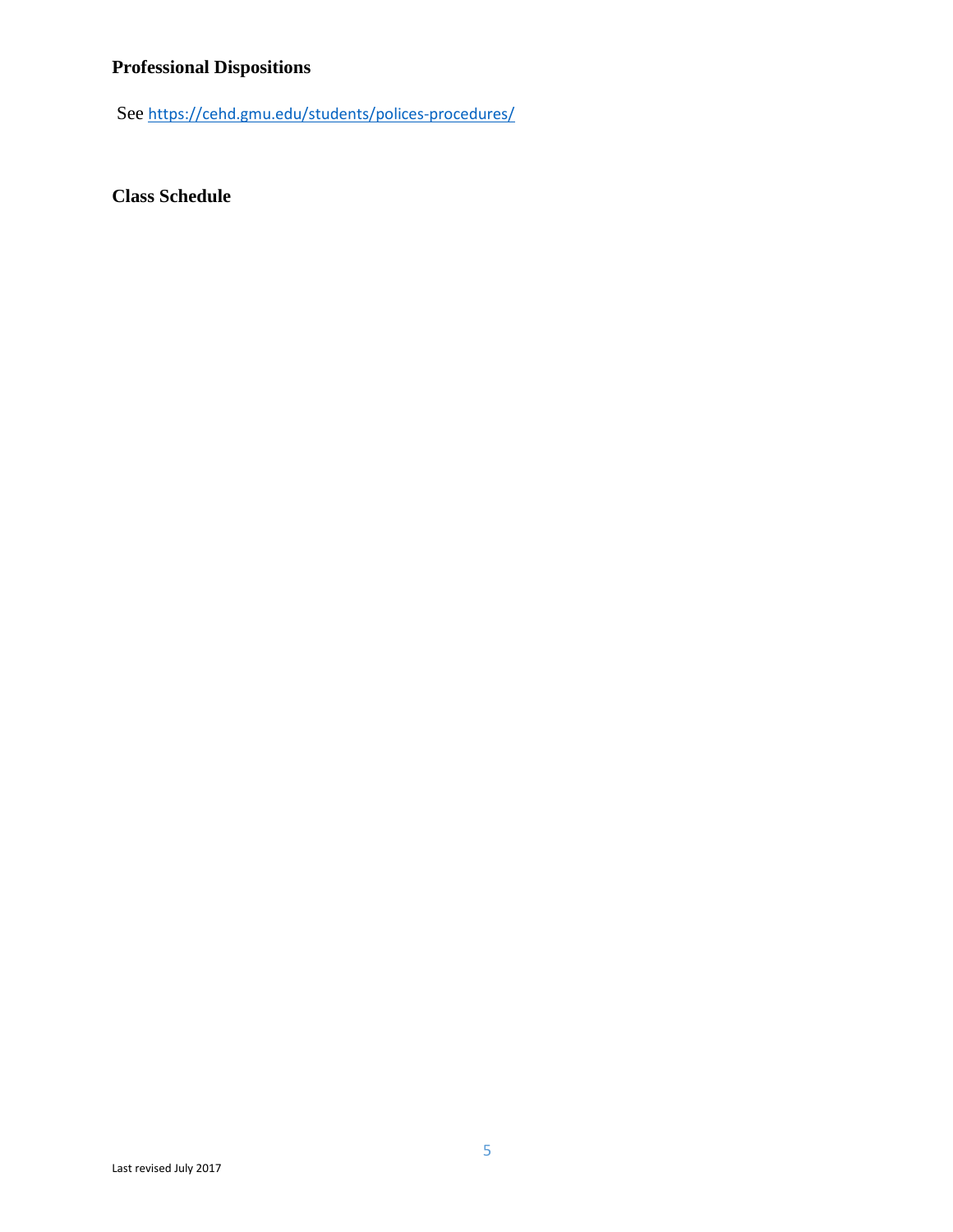## **TENTATIVE COURSE SCHEDULE: Updated reading assignments, topics, and deadlines will be posted as an updated course schedule in Blackboard.**

| <b>DATE</b> | TOPIC/LEARNING EXPERIENCE                                                                    | <b>READINGS &amp; ASSIGNMENTS</b>                                                                                                 |
|-------------|----------------------------------------------------------------------------------------------|-----------------------------------------------------------------------------------------------------------------------------------|
|             |                                                                                              | (to be completed in advance of the class<br>session)                                                                              |
| Week 1      | Review syllabus                                                                              |                                                                                                                                   |
| 1/23        | <b>Introduction and Overview</b>                                                             | Access Blackboard and Review Syllabus.                                                                                            |
|             | <b>Activity: Introducing Suarez-Orozco</b>                                                   |                                                                                                                                   |
|             | Learning a New Land                                                                          |                                                                                                                                   |
|             | <b>Connected Learning:</b><br>https://clalliance.org/why-connected-<br>learning/             |                                                                                                                                   |
|             | To do: Generate organizational<br>profile project ideas                                      |                                                                                                                                   |
| Week 2      | Thinking with the Tools and                                                                  | Read: Rogoff (2003) Cultural Nature of                                                                                            |
| 1/30        | <b>Institutions of Culture</b>                                                               | Human Development (Chapter 7: Thinking<br>with the Tools and Institutions of Culture)-<br>electronic resource through GMU library |
|             | Activity: Connecting ideas from<br>Rogoff 2003 to Suarez-Orozco's<br>learner pathway stories | Provided selections from Suarez-Orozco &<br>Suarez-Orozco: Learning a New Land (2007)<br>$($ on Bb $)$                            |
|             | To do: Discuss group project<br>possibilities.                                               | <b>Journal assignments:</b><br>1. Identify 3 key ideas and 1 question from<br>Rogoff 2003.                                        |
|             |                                                                                              | 2. Read Suarez-Orozco's learner pathways<br>and identify salient points and insights<br>*Bring hardcopy of journal entry to class |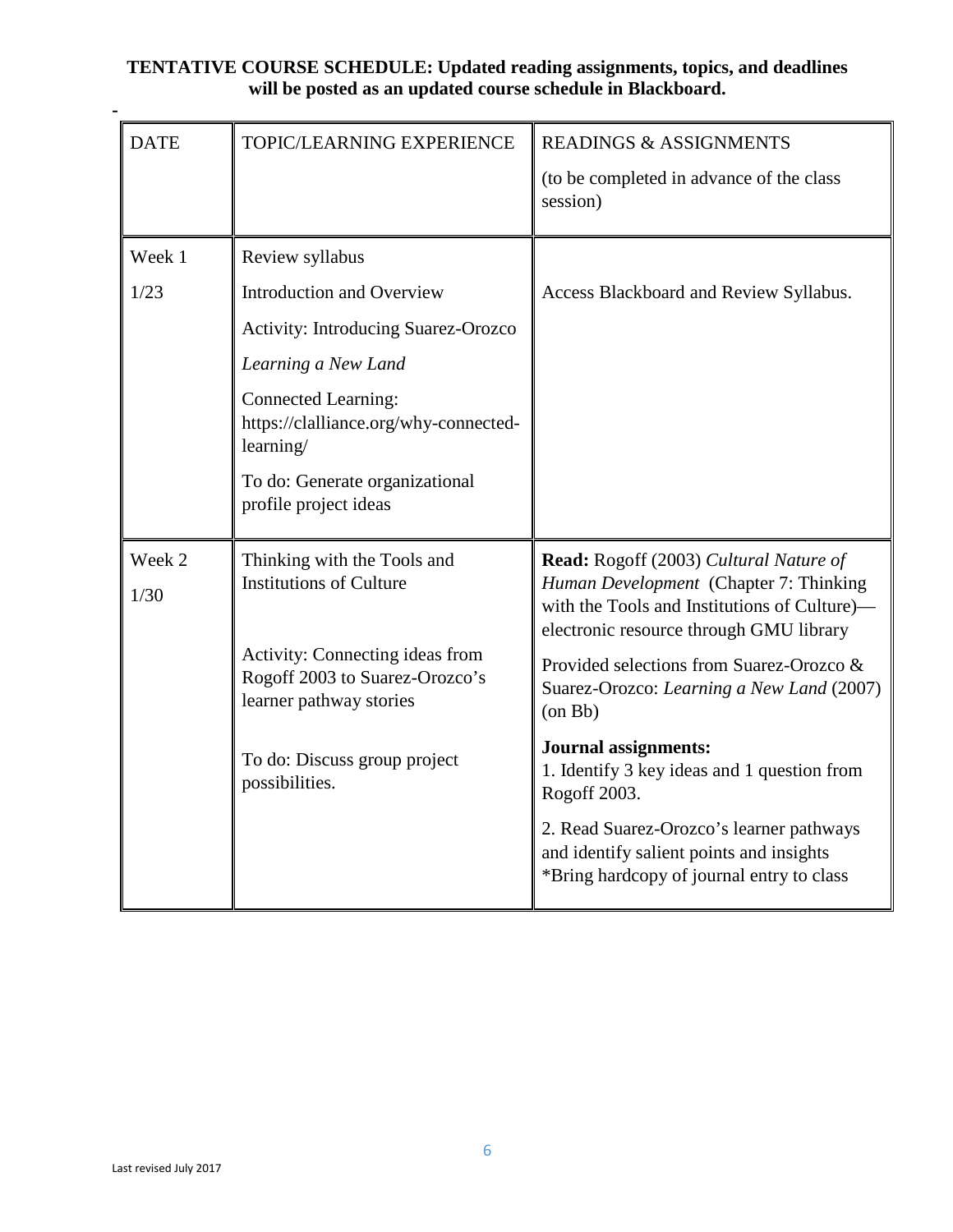| Week 3<br>2/6  | Foundations of Sociocultural<br>Perspectives : Vygotsky's conceptions<br>of tools, symbols and internalization<br>and how they connect to<br>contemporary perspectives | Read:<br>(Vygotsky, 1978), Part 1: Basic Theory and<br>Data with particular focus on 1) Tool and<br>Symbol in Child Development and 4)<br>Internalization of Higher Psychological<br>Functions.                                                                                                                                                                                                                                                                                                              |  |
|----------------|------------------------------------------------------------------------------------------------------------------------------------------------------------------------|--------------------------------------------------------------------------------------------------------------------------------------------------------------------------------------------------------------------------------------------------------------------------------------------------------------------------------------------------------------------------------------------------------------------------------------------------------------------------------------------------------------|--|
|                | Mind-mapping activity<br>Note: Group selections should be                                                                                                              | John-Steiner, V & Mahn, H. (1996)<br>https://doi.org/10.1080/00461520.1996.965326<br>6<br>Nasir, Rosebery, Warren & Lee (2014) (On                                                                                                                                                                                                                                                                                                                                                                           |  |
|                | made no later than today.                                                                                                                                              | Bb).<br>Journal assignment :<br>1) Take a concept of Vygotsky's (e.g.,<br>"tools," "internalization") and write about<br>what you understand it to mean. Generate at<br>least 3 questions about it. Connect it to ideas<br>discussed in the Nasir, Rosebery, Warren &<br>Lee reading.                                                                                                                                                                                                                        |  |
| Week 4<br>2/13 | Foundations of Sociocultural<br>Perspectives:<br><b>Situated Cognition and Learning</b>                                                                                | <b>Watch Webinar on Situated Cognition:</b><br>http://isls-naples.psy.lmu.de/intro/all-<br>webinars/greeno-nokes-malach/index.html<br><b>Read all abstracts for the September 2015</b><br>Special issue of Educational Psychologist on<br><b>Situated Perspectives in Educational</b><br>Psychology. Choose 1 article to read<br>carefully.<br><b>Journal assignment:</b> Identify at least 3 key<br>insights (supplemented by direct quotes or<br>page specific comments) and 2 questions<br>from readings. |  |
| Week 5<br>2/20 | Social/Cultural Contexts and<br>Development: Cultural,<br>Racial/Ethnic, and Linguistic<br>Diversity and Identity<br><b>Studying SES</b>                               | Read: HEP (2015) Ch 14 Cultural,<br>Racial/Ethnic, and Linguistic Diversity and<br>Identity (Nasir, Rowley & Perez)<br>Jeynes $(2002)$ Sirin $(2005)$ (on Bb)<br>Supplemental: HCM: Brooks-Gunn, Linver,<br>& Fauth (2005)<br>(Children's competence and socioeconomic<br>status in the family and neighborhood)                                                                                                                                                                                             |  |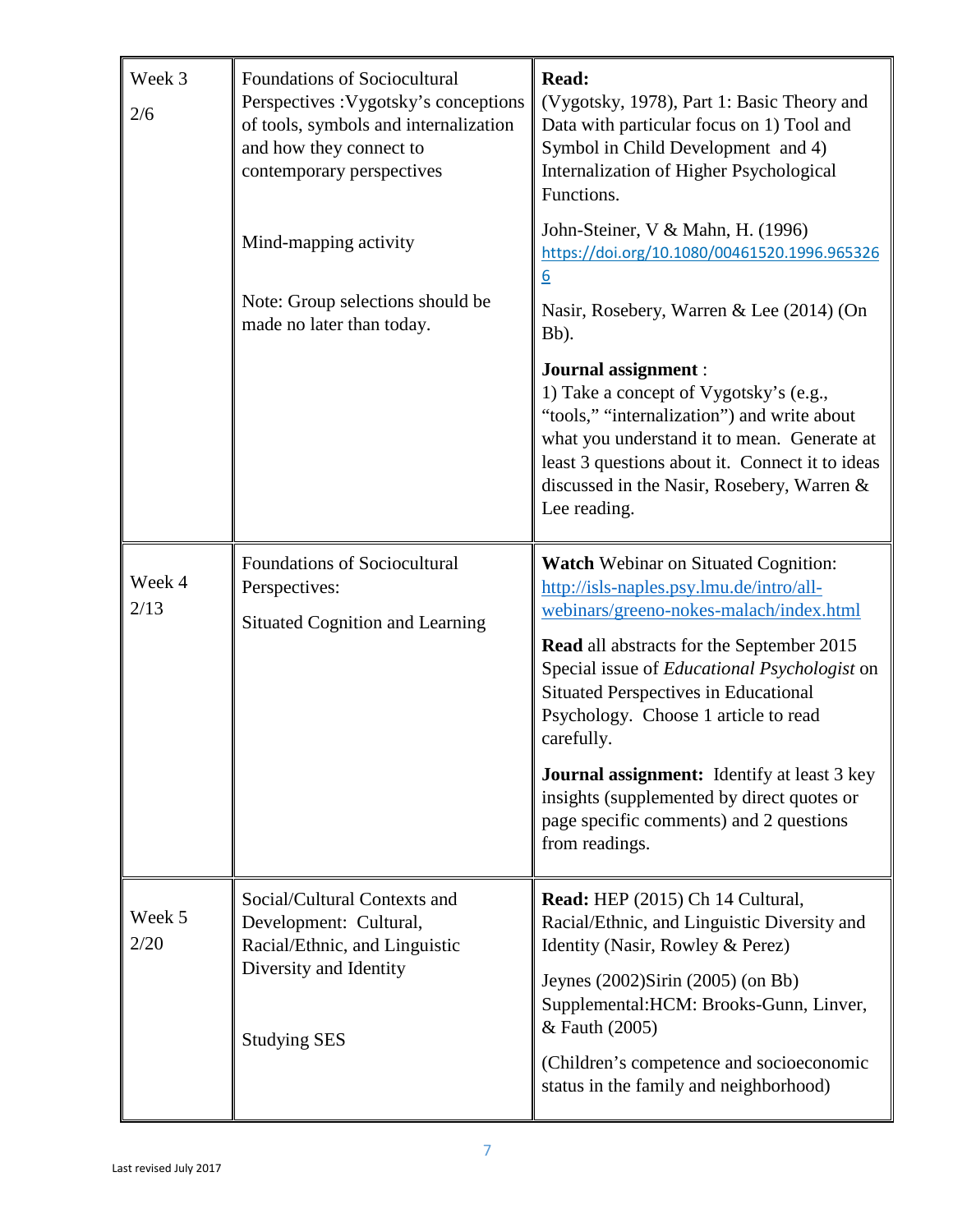|                |                                                                | <b>Journal:</b> Write in your own words 1-2<br>sentence insight from each reading--much as<br>you would if you were citing the paper for an<br>idea or construct. Cite the page number<br>connected to the idea if appropriate. |
|----------------|----------------------------------------------------------------|---------------------------------------------------------------------------------------------------------------------------------------------------------------------------------------------------------------------------------|
| Week 6<br>2/27 | <b>Organization Profile Presentations</b>                      | Read: Vygotsky, Mind in Society-read<br>chapters in Educational Implications section<br>focusing in particular on interaction of<br>learning and development.                                                                   |
|                |                                                                | Organization profile materials uploaded to<br><b>Bb</b>                                                                                                                                                                         |
|                |                                                                | No journal entry due.                                                                                                                                                                                                           |
| Week 7<br>3/6  | Sociocultural Contexts:<br>Media/Internet/Digital Technologies | <b>Read:</b> Ito et al. (2009)<br>Scott, Sheridan & Clark (2014)                                                                                                                                                                |
|                |                                                                | Stevens et al. (2007)                                                                                                                                                                                                           |
|                |                                                                | Jenkins et al. (2005)                                                                                                                                                                                                           |
|                |                                                                | http://www.exploratorium.edu/research/digita<br><u>lkids/Digital_equity_paper.pdf</u>                                                                                                                                           |
|                |                                                                | <b>Review:</b> Generation M series, Kaiser Family<br>Foundation Reports, Internet & American<br>Life website                                                                                                                    |
|                |                                                                | <b>Journal:</b> Citing sources for specific<br>ideas/evidence, write 3 paragraphs about an<br>aspect of the media contexts impact on<br>learning, cognition and motivation.                                                     |
| Week 8         | *** SPRING BREAK****                                           |                                                                                                                                                                                                                                 |
| 3/13           | No class                                                       |                                                                                                                                                                                                                                 |
| Week 9         | Social/Cultural Contexts and                                   | <b>DUE: Panel presentation title and abstract</b>                                                                                                                                                                               |
| 3/20           | Development: Schools, Teachers,<br><b>Cultural Models</b>      | (200 words or less) to receive group/date<br>assignment.                                                                                                                                                                        |
|                |                                                                | <b>Read:</b> HEP Ch 23 Sociocultural Perspectives<br>on Literacy & Learning                                                                                                                                                     |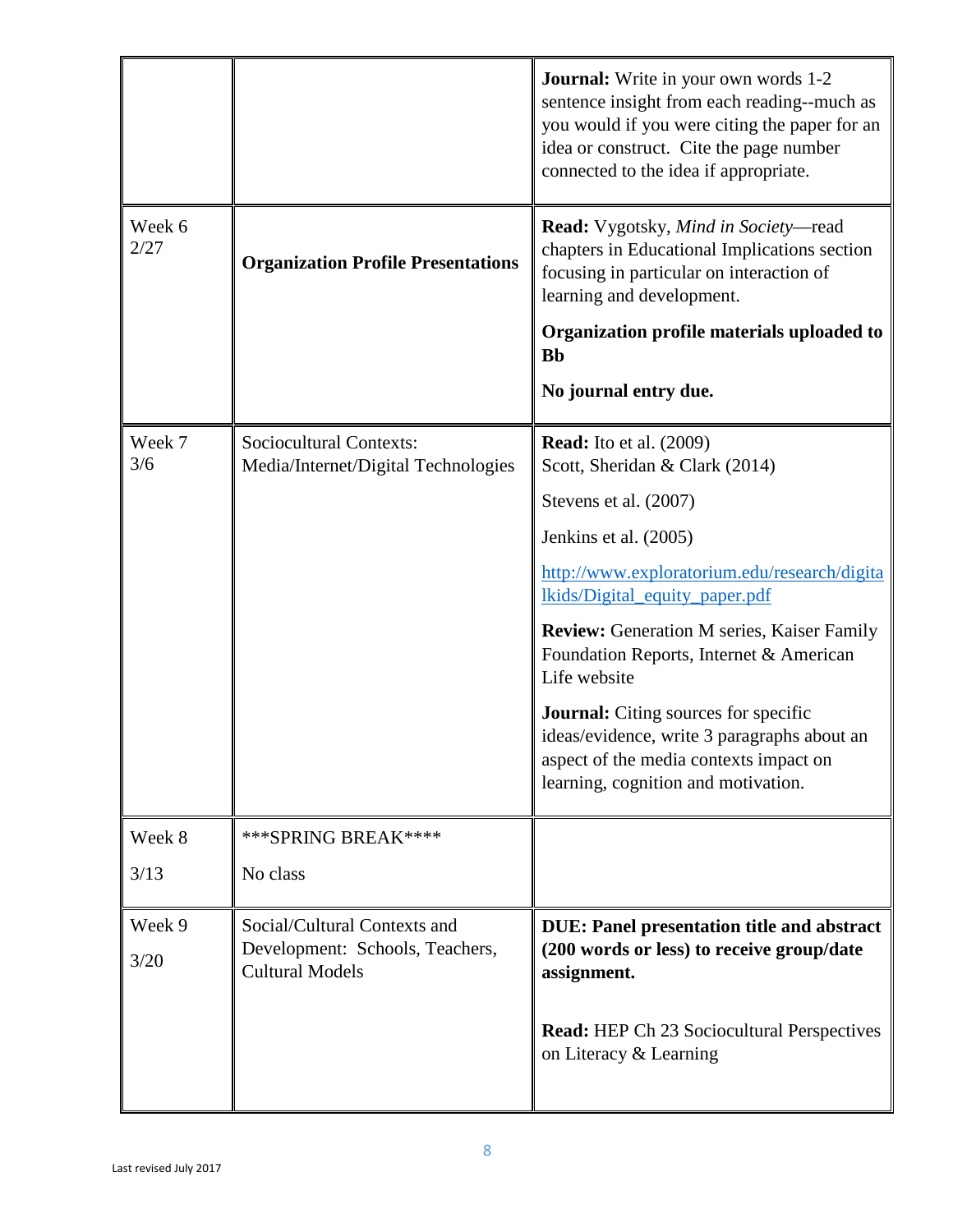|                 |                                                                                                                           | <b>Select</b> and read 3 of the following:<br>Felner, Steitsinger, Brand, Burns, & Bolton<br>(2007) Borgman & Overman (2004) Riehl<br>(2000) Gallimore & Goldenberg (2001)<br>Hughes & Kwok (2007) Hauser-Cram, Sirin,<br>& Stipek (2003) Turner et al. (2002) Fives &<br>Alexander (2004) Okagaki (2001)<br><b>Journal assignment:</b> List full citations for<br>the three articles read and discuss key<br>insights. Generate 3 questions. Be prepared<br>to orally summarize at least one reading in<br>class. |
|-----------------|---------------------------------------------------------------------------------------------------------------------------|--------------------------------------------------------------------------------------------------------------------------------------------------------------------------------------------------------------------------------------------------------------------------------------------------------------------------------------------------------------------------------------------------------------------------------------------------------------------------------------------------------------------|
| Week 10<br>3/27 | Dr. Sheridan out of town. No class                                                                                        | Work on your presentations. Catch up on any<br>readings/journal entries you may have<br>missed.                                                                                                                                                                                                                                                                                                                                                                                                                    |
| Week 11<br>4/3  | Sociocultural contexts and<br>development: Informal<br>Learning/Informal Education                                        | Read:<br>Rogoff, B., Callanan, M., Gutiérrez, K. D., &<br>Erickson, F. (2016).<br>HEP (2015) Barron & Bell                                                                                                                                                                                                                                                                                                                                                                                                         |
|                 | Presentation on Dr. Sheridan's work<br>on studying learning in informal<br>educational settings.                          | Sheridan, Clark & Williams (2013)<br>Sheridan et al. (2014)<br>Sheridan & Konopasky (2016)                                                                                                                                                                                                                                                                                                                                                                                                                         |
|                 | <b>Parents and Peers</b>                                                                                                  | Eberbach, C., & Crowley, K. (2017).<br><b>Review:</b> Connected Learning<br>https://clalliance.org/<br><b>Journal assignment:</b> 3 insights and 3<br>questions on Dr. Sheridan's work.                                                                                                                                                                                                                                                                                                                            |
| Week 12<br>4/10 | Social and Cultural Context in<br>Learning, Instruction, and<br>Motivation: Emotion and Cognition<br>Panel 1 Presentation | <b>Read:</b> HCM: Plaut & Markus (2005)<br>(The "inside" story: A cultural-historical<br>analysis of being smart and motivated<br>American style).<br>Catch up on any readings from last week you<br>didn't finish.<br>Rogoff & Guttierez (2003)                                                                                                                                                                                                                                                                   |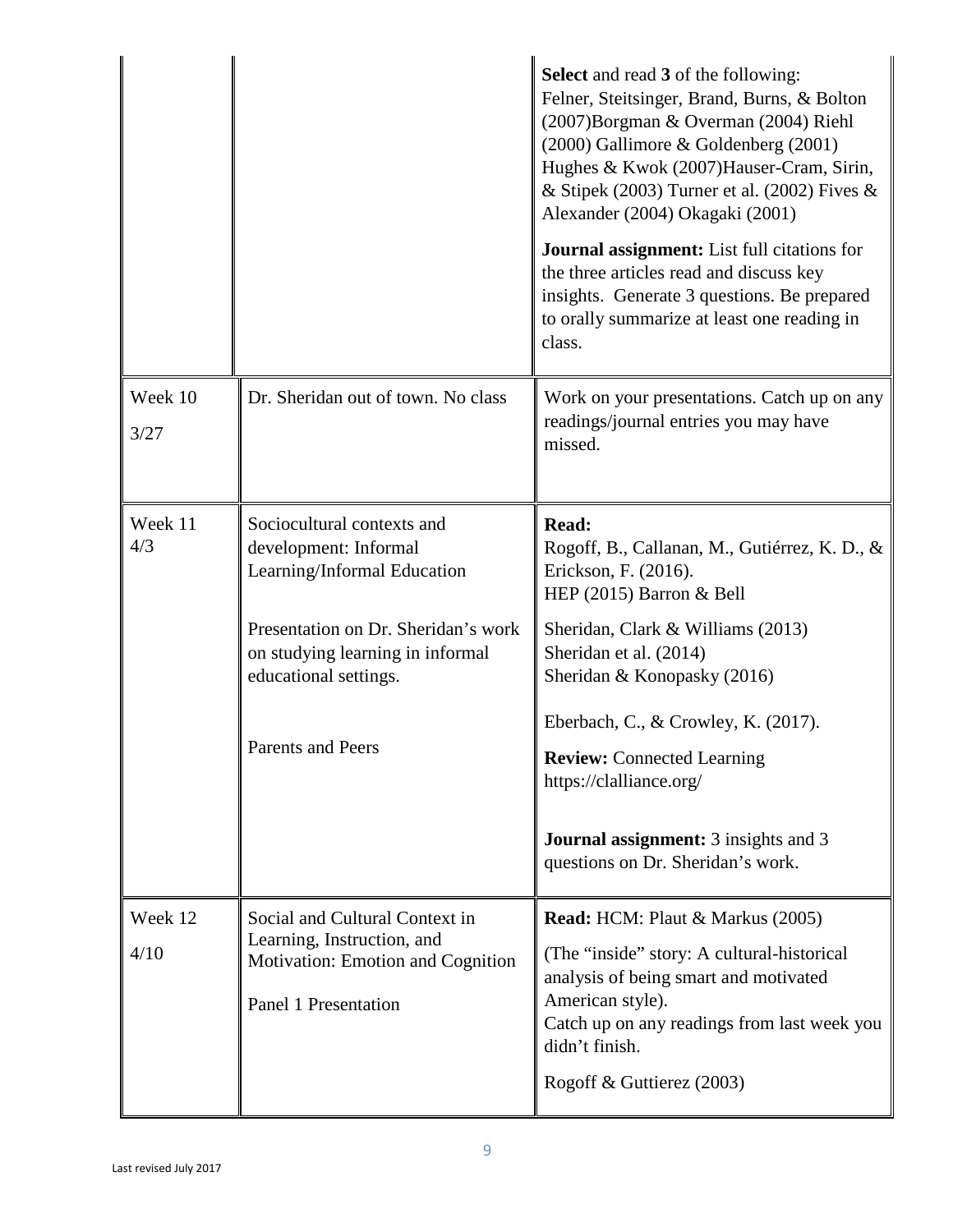|                                                                                   |                                                                  | Journal assignment: What is Cultural-<br>historical analysis? How is it used in this<br>readings? How does it relate to EDEP821<br>and/or your interests?                                                                       |  |
|-----------------------------------------------------------------------------------|------------------------------------------------------------------|---------------------------------------------------------------------------------------------------------------------------------------------------------------------------------------------------------------------------------|--|
| Week 13<br>4/17                                                                   | Dr. Sheridan presenting at AERA<br>Conference<br>No Class.       |                                                                                                                                                                                                                                 |  |
| Week 14                                                                           | Social and Cultural Context in                                   | <b>Read:</b> HCM: Aronson & Steele (2005)                                                                                                                                                                                       |  |
| 4/24                                                                              | Learning, Instruction, and<br>Motivation                         | (Stereotypes and the fragility of academic<br>competence, motivation and self-concept)                                                                                                                                          |  |
| Stereotypes; Self-Concepts; Cultural<br>Competence<br><b>Panel 2 Presentation</b> | Rydell &Boucher (2017) Stereotype threat<br>and learning.        |                                                                                                                                                                                                                                 |  |
|                                                                                   |                                                                  | HCM: Chiu & Hong $(2005)$                                                                                                                                                                                                       |  |
|                                                                                   |                                                                  | (Cultural competence: Dynamic processes)                                                                                                                                                                                        |  |
|                                                                                   |                                                                  | <b>Journal assignment:</b> Write a summary in<br>your own words of each chapter and identify<br>3 key insights and/or questions for each.                                                                                       |  |
| Week 15                                                                           | Stereotypes; Self-Concepts; Cultural                             | <b>Read:</b> Suarez-Oroszco et al. (2010)                                                                                                                                                                                       |  |
| 5/1                                                                               | Competence                                                       | Other readings TBD.                                                                                                                                                                                                             |  |
|                                                                                   | <b>Immigration and Schools</b><br><b>Panel 3 Presentation</b>    | Revisit Learning a New Land learner<br>pathways from the beginning of the<br>semester.<br>Journal assignment: Revisit your initial<br>learner pathway entry and consider new<br>insights/learning.                              |  |
|                                                                                   |                                                                  | *Completed set of presentation materials<br>(see assignment description above) should be<br>uploaded to Blackboard.                                                                                                             |  |
| Week 16<br>5/4                                                                    | Conclusion and Celebration (and any<br>straggling presentations) | Completed set of journals due (Upload to<br>assignment section on Bb: A document with<br>a full list of entries, number -if any- missing,<br>and two selected examples that you think<br>represent your best journal examples). |  |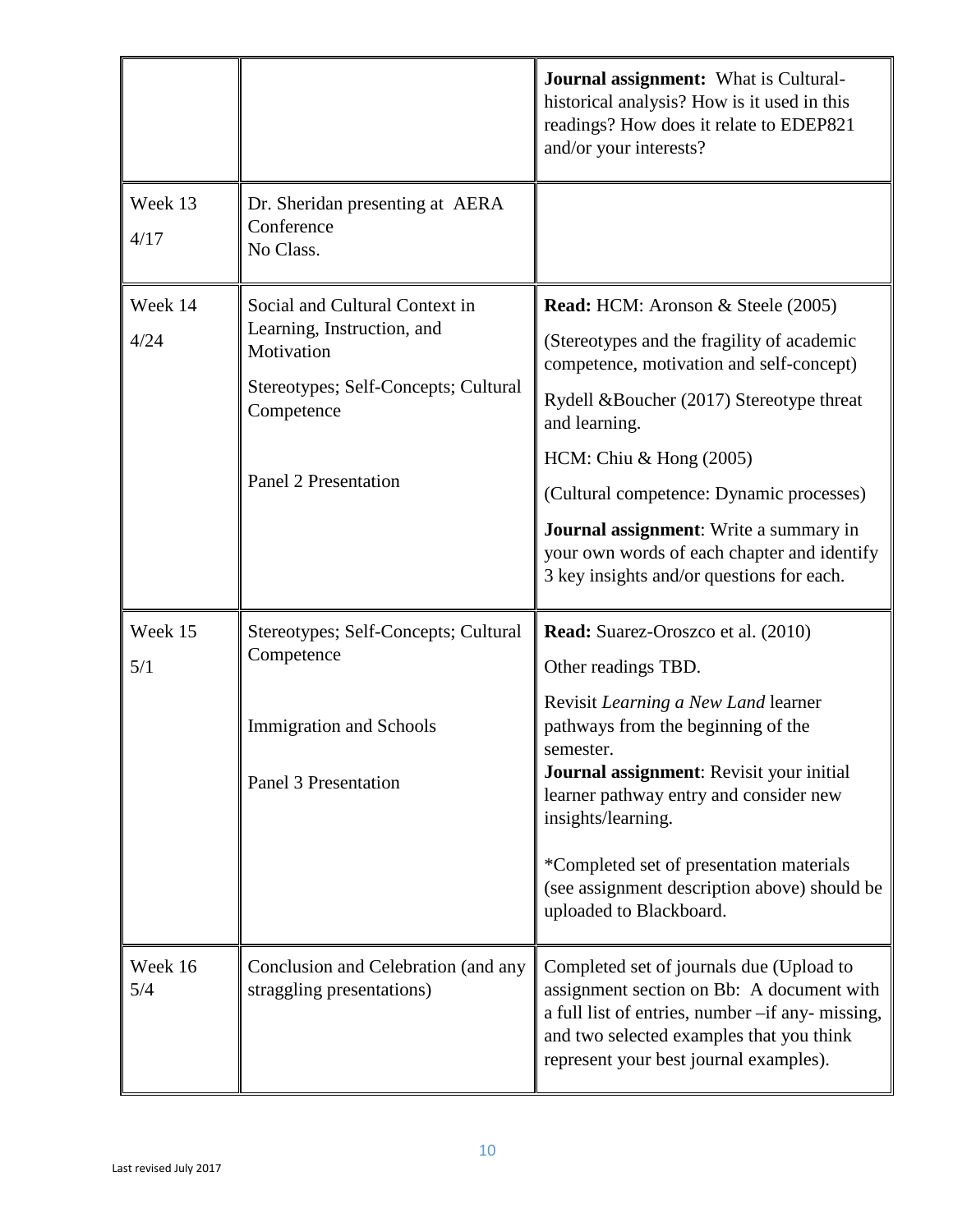Note: Faculty reserves the right to alter the schedule as necessary, with notification to students.

## **Core Values Commitment**

The College of Education and Human Development is committed to collaboration, ethical leadership, innovation, research-based practice, and social justice. Students are expected to adhere to these principles: [http://cehd.gmu.edu/values/.](http://cehd.gmu.edu/values/)

## **GMU Policies and Resources for Students**

## *Policies*

- Students must adhere to the guidelines of the Mason Honor Code (see <https://catalog.gmu.edu/policies/honor-code-system/> ).
- Students must follow the university policy for Responsible Use of Computing (see [http://universitypolicy.gmu.edu/policies/responsible-use-of-computing/\)](http://universitypolicy.gmu.edu/policies/responsible-use-of-computing/).
- Students are responsible for the content of university communications sent to their Mason email account and are required to activate their account and check it regularly. All communication from the university, college, school, and program will be sent to students **solely** through their Mason email account.
- Students with disabilities who seek accommodations in a course must be registered with George Mason University Disability Services. Approved accommodations will begin at the time the written letter from Disability Services is received by the instructor (see [http://ods.gmu.edu/\)](http://ods.gmu.edu/).
- Students must follow the university policy stating that all sound emitting devices shall be silenced during class unless otherwise authorized by the instructor.

## *Campus Resources*

- Support for submission of assignments to Tk20 should be directed to  $tk20$ help@gmu.edu or [https://cehd.gmu.edu/aero/tk20.](https://cehd.gmu.edu/aero/tk20) Questions or concerns regarding use of Blackboard should be directed to [http://coursessupport.gmu.edu/.](http://coursessupport.gmu.edu/)
- For information on student support resources on campus, see <https://ctfe.gmu.edu/teaching/student-support-resources-on-campus>

**For additional information on the College of Education and Human Development, please visit our website <https://cehd.gmu.edu/students/> .**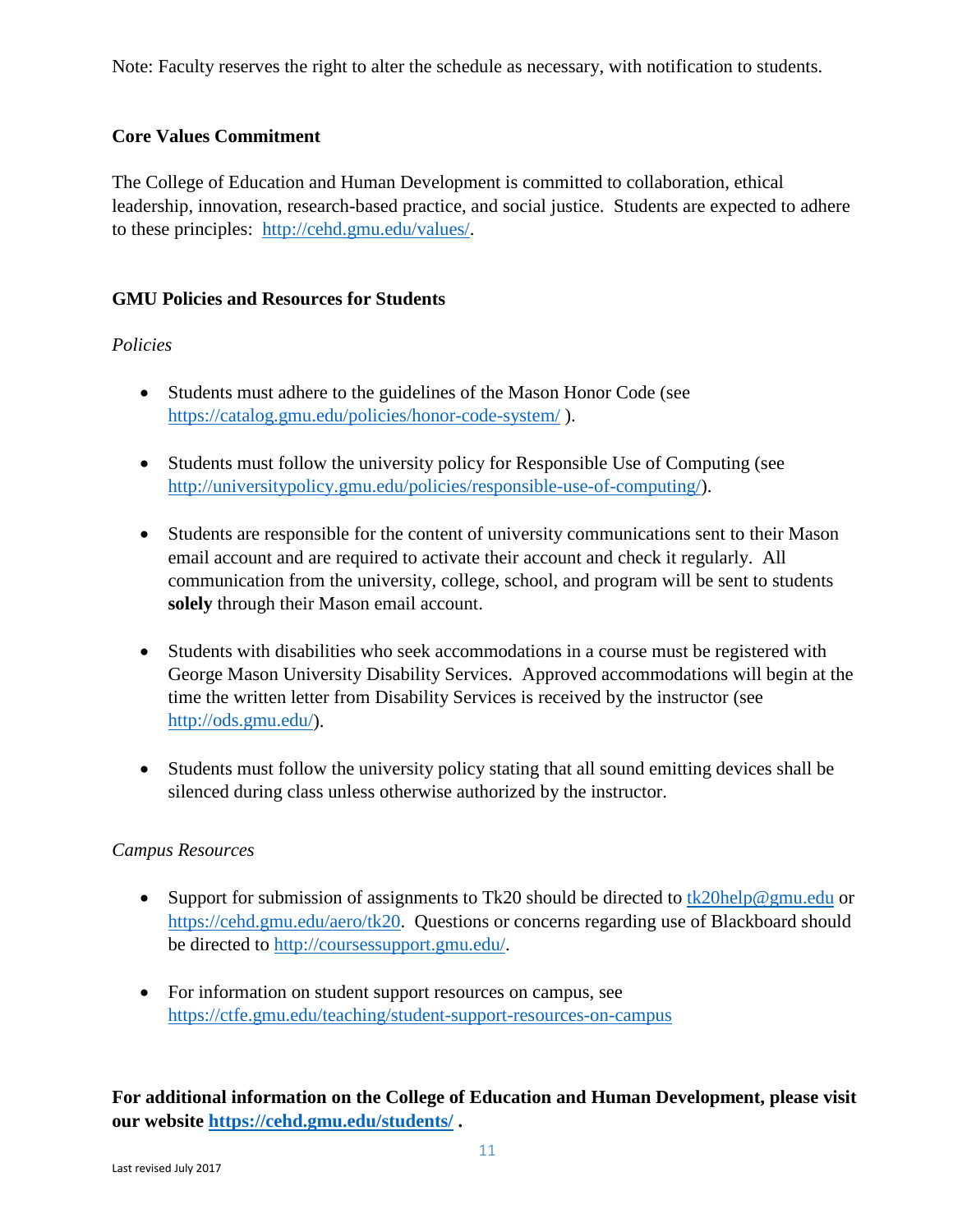#### *Partial Reading List*

- Barron, B., & Bell, P. (2015). Learning environments in and out of school. *Handbook of Educational Psychology* (pp. 323-336). New York: Routledge, Taylor, & Francis.
- Borgman, G. D., & Overman, L. T. (2004). Academic resilience in mathematics among poor and minority students. *The Elementary School Journal, 104*(3), 177-195.
- Bronfenbrenner, U. (1994). Ecological models of human development. In T. Husen & T. N. Postlethwaite (Eds.), *International encyclopedia of education* (2nd ed., Vol. 3) (pp. 1643- 1647). Oxford: Pergamon.
- Buhs, E. S., Ladd, G. W., & Herald, S. L. (2006). Peer exclusion and victimization: Processes that mediate the relation between peer group rejection and children's classroom engagement and achievement? *Journal of Educational Psychology, 98,* 1-13.
- Callaghan, T., Moll, H., Rakoczy, H., Warneken, F., Liszkowski, U., Behne, T., & Tomasello, M. (2011). Early social cognition in three cultural contexts. *Monographs of the Society for Research in Child Development*, *76*. doi:10.1111/j.1540-5834.2011.00603.x
- Davydov, V. V., & Kerr, S. T. (1995). The influence of L. S. Vygotsky on education theory, research, and practice. *Educational Researcher*, *24*(3), 12-21.
- Eberbach, C., & Crowley, K. (2017). From Seeing to Observing: How Parents and Children Learn to See Science in a Botanical Garden. *Journal of the Learning Sciences*, *26*(4), 608–642. https://doi.org/10.1080/10508406.2017.1308867
- Entwisle, D. R., & Alexander, K. L. (2000). Diversity in family structure: Effects on schooling. In D. H. Demo, K. R. Allen, & M. A. Fine (Eds.), *Handbook of family diversity* (pp. 316-337). New York: Oxford University Press.
- Felner, R. D., Seitsinger, A. M., Brand, S., Burns, A., & Bolton, N. (2007). Creating small learning communities: Lessons from the project on high-performing learning communities about "what works" in creating productive, developmentally enhancing, learning contexts. *Educational Psychologist, 42*(4), 209-221.
- Fives, H., & Alexander, P. A. (2004). How schools shape teacher efficacy and commitment: Another piece of the achievement puzzle. In D. M. McInerney  $\& S$ . Van Etten (Eds.), *Research on sociocultural influences on motivation and learning: Big theories revisited* (pp. 139-164). Vol. 4. Greenwich, CT: Information Age Press.
- Fuligni, A. J. (1997). The academic achievement of adolescents from immigrant families: The roles of family background, attitudes, and behavior. *Child Development, 68,* 351-363.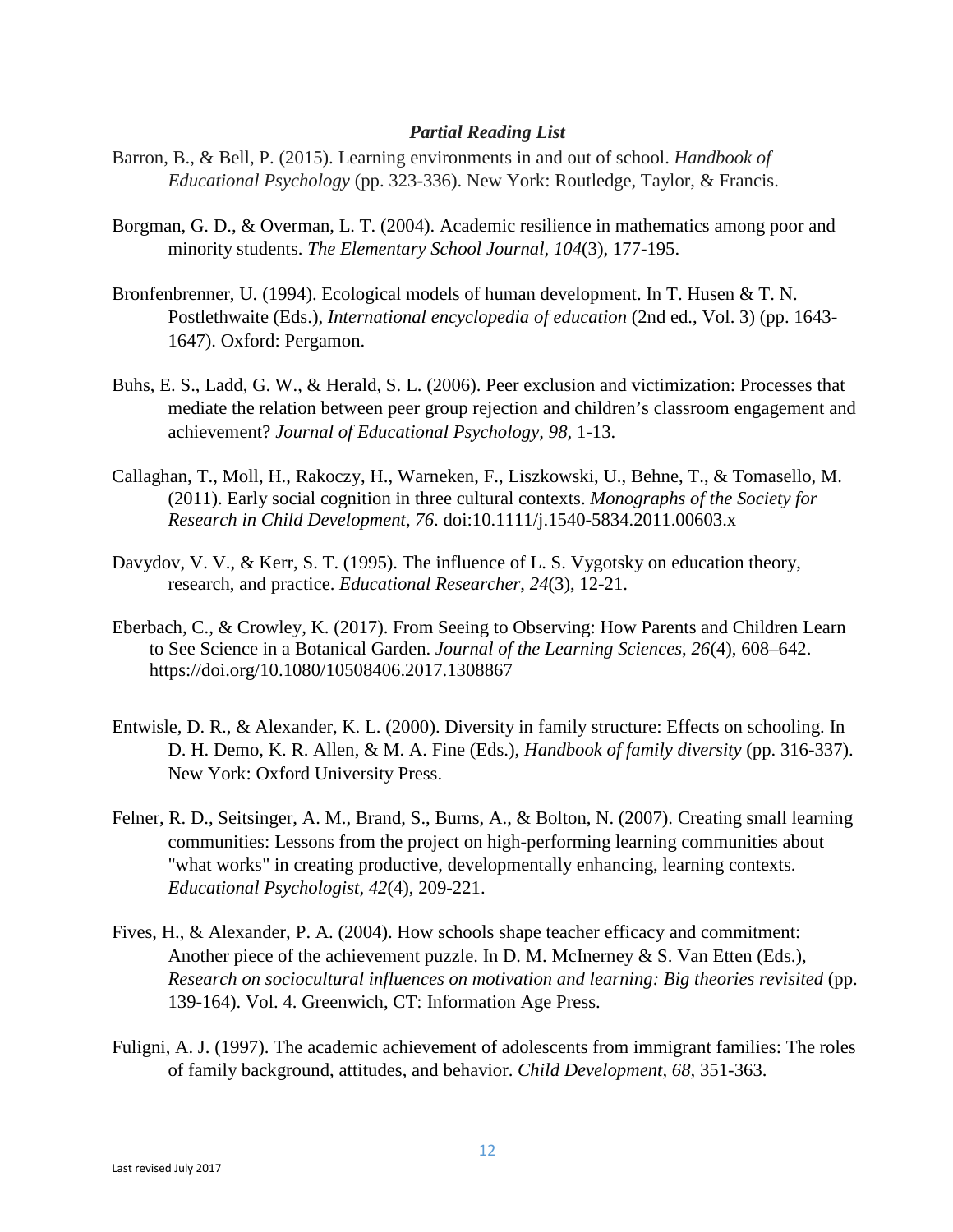- Gallimore, R., & Goldenberg, C. (2001). Analyzing cultural models and settings to connect minority achievement and school improvement research. *Educational Psychologist, 36*(1), 45-56.
- Hauser-Cram, P., Sirin, S. R., & Stipek, D. (2003). When teachers' and parents' values differ: Teachers' ratings of academic competence in children from low-income families. *Journal of Educational Psychology, 95*(4), 813-820.
- Henze, R. (2001). Segregated classroom, integrated intent. *Journal of Education for Students Placed At Risk, 6*(1 & 2), 133-155.
- Holloway, S. D. (1988). Concepts of ability and effort in Japan and the United States. *Review of Educational Research*, 58, 327-345.
- Hudley, C., Graham, S., & Taylor, A. (2007). Reducing aggressive behavior and increasing motivation in school: The evolution of an intervention to strengthen school adjustment. *Educational Psychologist, 42*(4), 251-260.
- Hufton, N., Elliott, J., & Illushin, L. (2002). Educational motivation and engagement: Qualitative accounts from three countries. *British Educational Research Journal*, *28*(2), 265-289.
- Hughes, J., & Kwok, O. (2007). Influence of student-teacher and parent-teacher relationships on lower achieving readers' engagement and achievement in the primary grades. *Journal of Educational Psychology*, *99*(1), 39-51.
- Ito, M., Baumer, S., Bittanti, M., boyd, d., Cody, R., Herr-Stephenson, B., … Tripp, L. (2010). *Hanging out, messing around, and geeking out: Kids living and learning with new media.* Cambridge, MA: MIT Press.
- Jenkins, H., Purushotma, R., Clinton, K., Weigler, M., & Robison, A. (2005). *Confronting the challenges of participatory culture: Media education for the 21st century. Building the field of digital media and learning.* Retrieved from <http://newmedialiteracies.org/files/working/NMLWhitePaper.pdf>
- Jeynes, W. H. (2002). The challenge of controlling for SES in social science and education research. *Educational Psychology Review, 14*(2), 205-221.
- John-Steiner, V., & Mahn, H. (1996). Sociocultural approaches to learning and development: A Vygotskian framework. *Educational Psychologist*, *31*(3–4), 191–206. https://doi.org/10.1080/00461520.1996.9653266
- Lave, J., & Wenger, E. (1991). *Situated learning: Legitimate peripheral participation.* New York: Cambridge University Press.
- Lee, J-S., & Bowen, N. K. (2006). Parent involvement, cultural capital, and achievement gap among elementary school children. *American Educational Research Journal, 43,* 193-218.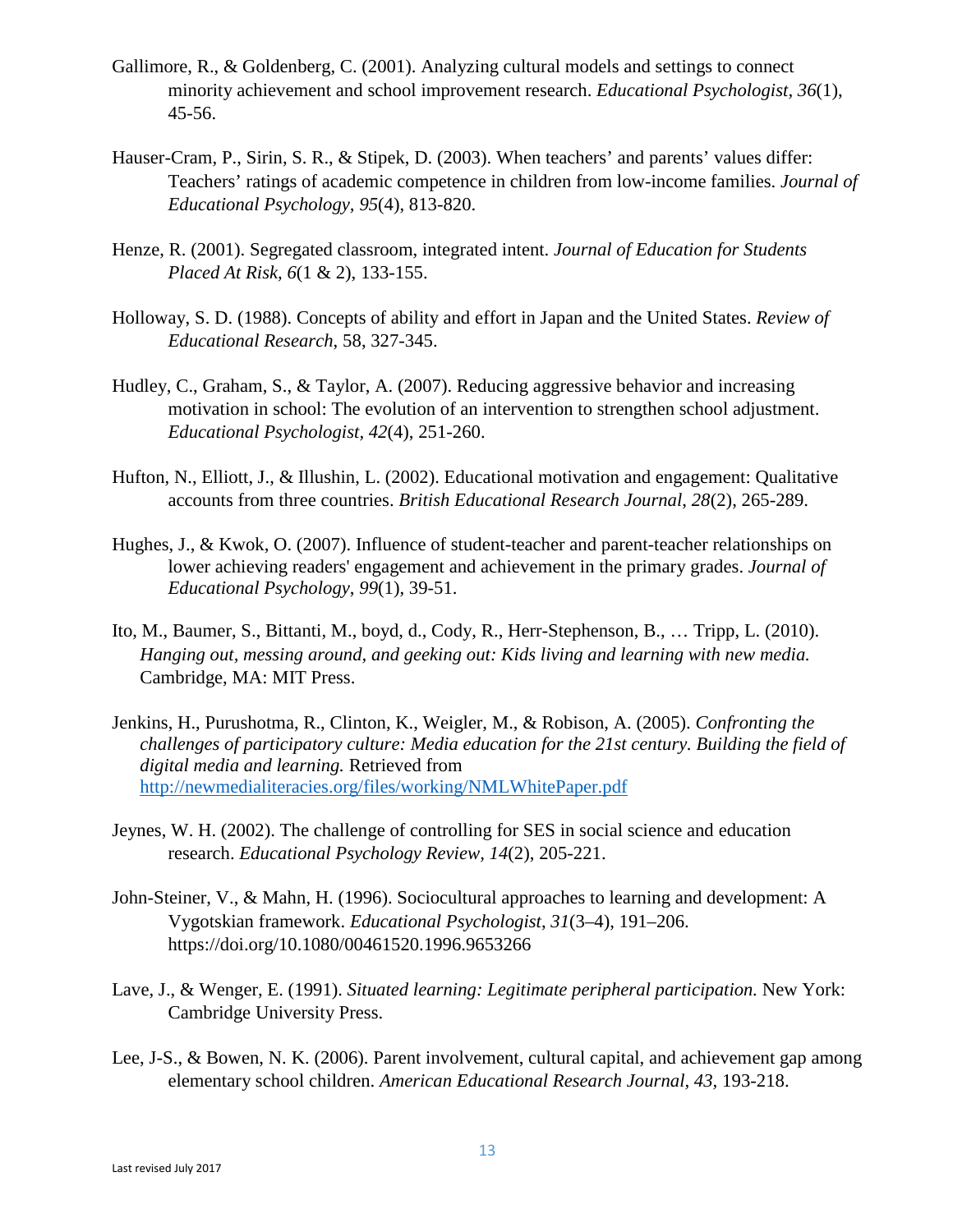- Markus, H. R., Kitayama, S. (1991). Culture and the self: implications for cognition, emotion, and motivation. *Psychological Review*, *98*(2), 224-253.
- Martin, J. (2007). The selves of educational psychology: Conceptions, contexts, and critical considerations. *Educational Psychologist, 42,* 79-89.
- McBrien, J. (2005). Educational needs and barriers for refugee students in the United States: A review of the literature. *Review of Educational Research*, *75*(3), 329-364.
- Okagaki, L. (2001). Triarchic model of minority children's school achievement. *Educational Psychologist, 36*(1), 9-20.
- Riehl, C. J. (2000). The principal's role in creating inclusive schools for diverse students: A review of normative, empirical, and critical literature on the practice of educational administration. *Review of Educational Research, 70*(1), 55-81.
- Rogoff, B. (1990). *Apprenticeship in thinking: cognitive development in social context*. New York, NY: Oxford University Press.
- Rogoff, B., Callanan, M., Gutiérrez, K. D., & Erickson, F. (2016). The Organization of Informal Learning. *Review of Research in Education*, *40*(1), 356–401. <https://doi.org/10.3102/0091732X16680994>
- Ryan, A. M. (2000). Peer groups as a context for the socialization of adolescents' motivation, engagement, and achievement in school. *Educational Psychologist, 35,* 101-111.
- Ryan, K. E., & Ryan, A. M. (2005). Psychological processes underlying stereotype threat and standardized math test performance. *Educational Psychologist, 40,* 53-63.
- Rydell, R. J., & Boucher, K. L. (2017). Stereotype Threat and Learning. In *Advances in Experimental Social Psychology* (Vol. 56, pp. 81–129). Elsevier. https://doi.org/10.1016/bs.aesp.2017.02.002
- Sirin, S. (2005). Socioeconomic status and academic achievement: A meta-analytic review of research. *Review of Educational Research*, *75*(3), 417-453.
- Steinberg, L., Dornbush, S. M., & Brown, B. B. (1992). Ethnic differences in adolescent achievement: An ecological perspective. *American Psychologist, 47,* 723-729.
- Stevens, R., Satwicz, T. & McCarthy, L. (2007). In-Game, in-room, in-world: Reconnecting video game play to the rest of kids' lives. In K. Salen (Ed.), *The ecology of games: Connecting youth, games, and learning* (pp. 41-66). John D. and Catherine T. MacArthur Foundation Series on Digital Media and Learning. Cambridge, MA: MIT Press.
- Turner, J. C., Midgley, C., Meyer, D. K., Gheen, M., Anderman, E. M., Kang, Y., & Patrick, H. (2002). The classroom environment and students' reports of avoidance strategies in mathematics: A multimethod study. *Journal of Educational Psychology*, *94*(1), 88-106.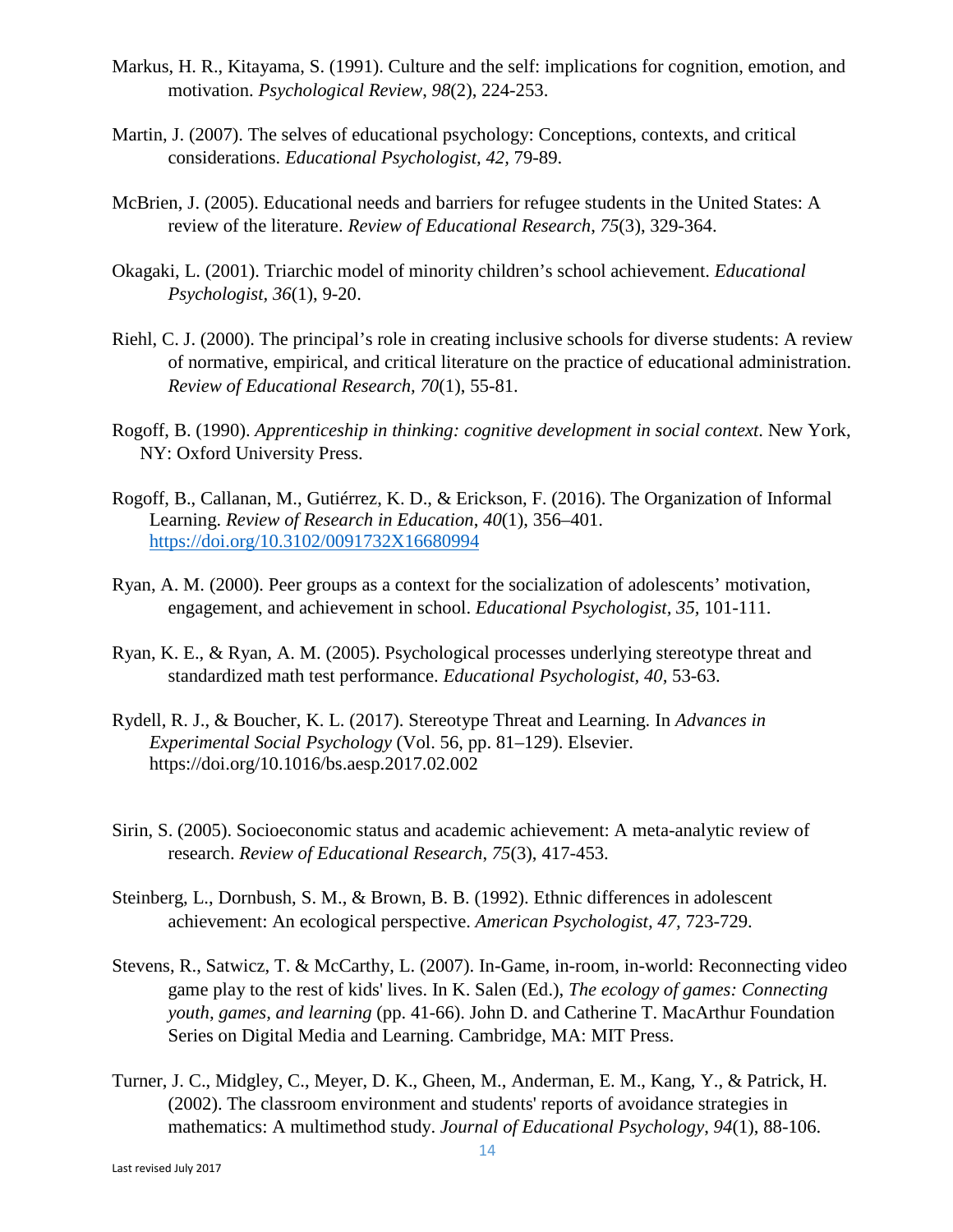- Van Laar, C. (2000). The paradox of low academic achievement but high self-esteem in African American students: An attributional account. *Educational Psychology Review, 12*(1), 33-62.
- Weinstein, C. S., Tomlinson-Clarke, S., & Curran, M. (2004). Toward a conception of culturally responsive classroom management. *Journal of Teacher Education, 55*(1), 25-38.
- Wentzel, K., R., Barry, C. M., & Caldwell, K. A. (2004). Friendships in middle school: Influences on motivation and school adjustment. *Journal of Educational Psychology, 96,* 195-203.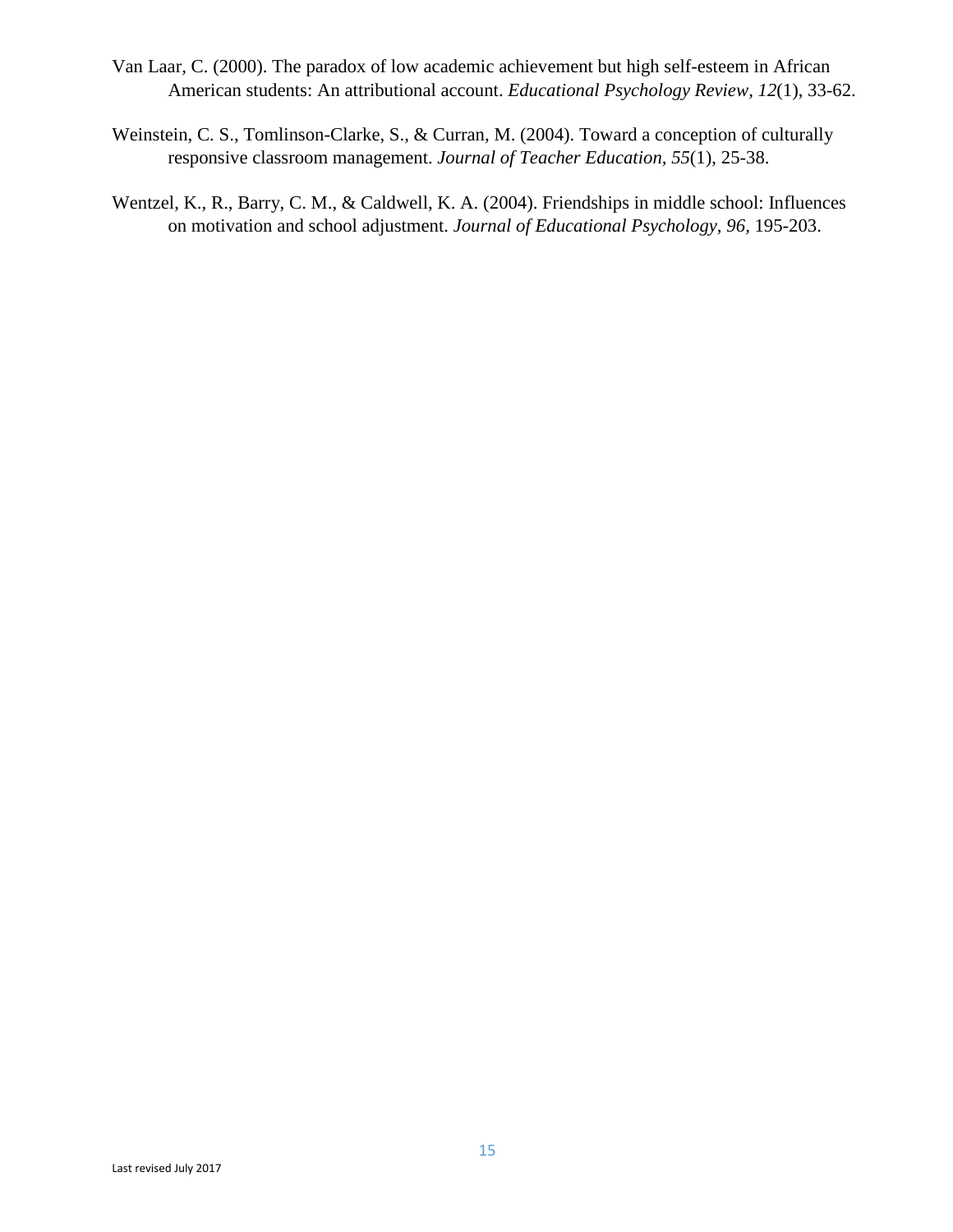## **Appendix**

## **Attendance & Participation Rubric (10%)**

Student participation is imperative to student learning and a successful class. The following rubric outlines how student participation scores will be determined in this course. All students are expected to demonstrate specific characteristics and actions throughout the semester. The quality and quantity of these actions will determine the points assigned for participation.

#### **Students are expected to:**

- 1. Be punctual, present (in mind and body), and well prepared for class.
- 2. Participate fully in class activities and assignments take an active part in small and large group discussions (without dominating the conversations) and pay attention to class lectures.
- 3. Make insightful comments, which are informed by required readings and demonstrate reflection on those readings. Specifically, students should come to class with questions, comments, and thoughts on the current readings.
- 4. Treat class activities, group discussions, and class discussions as important components of the course, showing respect for fellow classmates and the course material.

#### **Each of these criteria will be assessed on a 5-point scale.**

- 5 = Student *consistently* demonstrated the criterion throughout the semester.
- 4 = Student *frequently* demonstrated the criterion throughout the semester.
- 3 = Student *intermittently* demonstrated the criterion throughout the semester.
- 2 = Student *rarely* demonstrated the criterion throughout the semester.
- 1 = Student *did not* demonstrate the criterion throughout the semester.